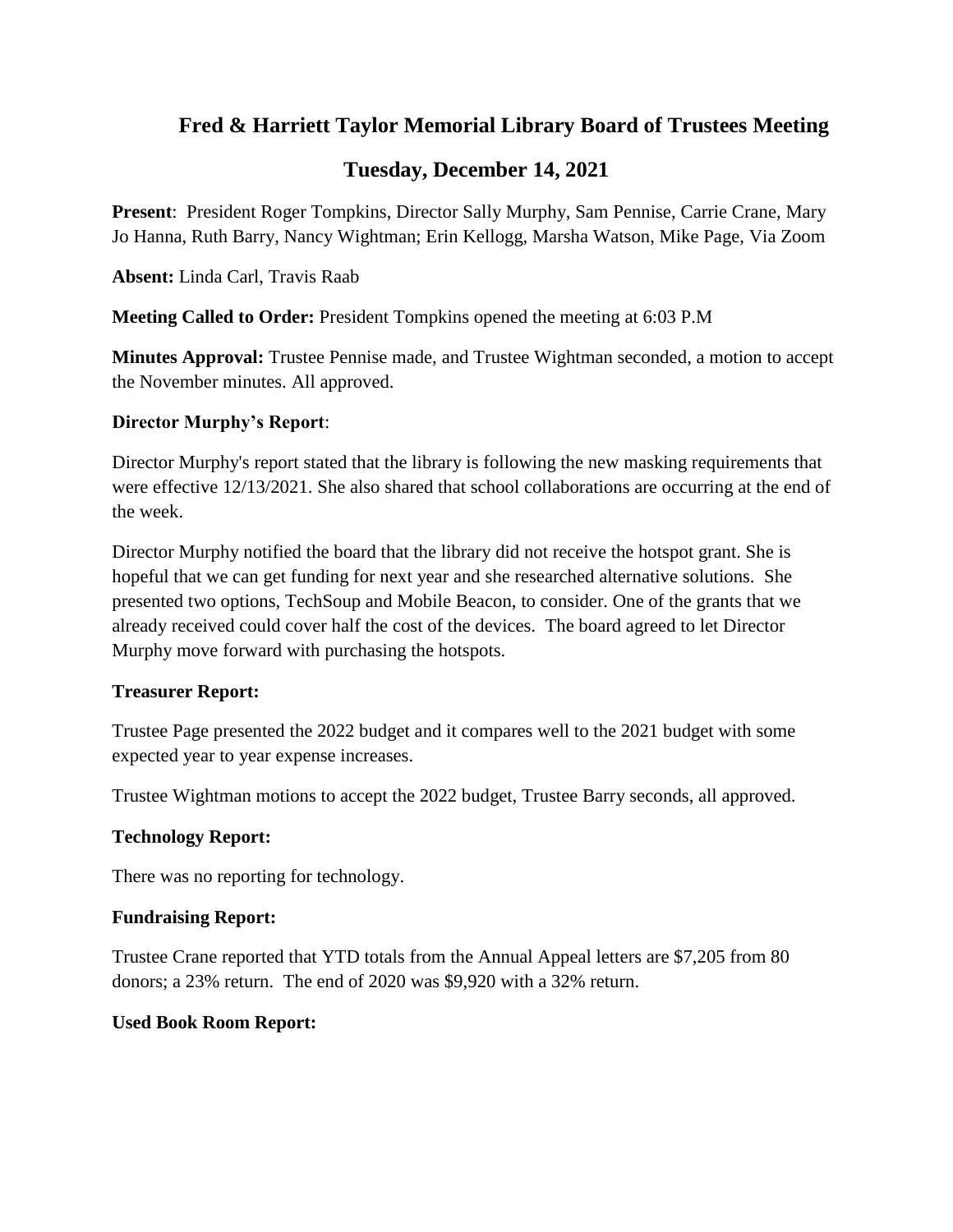Trustee Watson reported that the Ebay sales for November were \$299.18 and the Saturday book sales were \$484. The monthly total for November is \$783.18. The year to date sales for 2021 are \$13,867.26.

Trustee Watson is asking for those able to work Saturday sales in March, to contact her.

#### **Buildings & Grounds Report:**

Trustee Pennise shared there is nothing pressing at the moment and discussed the continued plans and his commitment for the memorial.

At the November meeting, Trustee Pennise discussed consolidating services and will continue to look into this. He reminded the board that he will continue to monitor the grounds and oversee current contracts so that involved parties know the scope of work.

#### **Memorials Report:**

Director Murphy reported on Trustee Carl's behalf that there were no new memorials for November and the YTD is \$14,330.40.

#### **Old Business:**

● *Longest Table 2022:* Director Murphy contacted the Curtiss Museum and confirmed there were no conflicts between them and us for September 17, 2022. Trustee Watson will proceed with confirming September 17th, 2022 as the next Longest Table Date.

#### **New Business:**

- *Board of officers for 2022:* 
	- President: Roger Tompkins
	- Secretary: Carrie Crane
	- Treasurer: Mike Page

Trustee Wightman motions to accept the slate of officers, Trustee Hanna seconds, all approved.

● *Executive Session:* President Tompkins made, and Trustee Wightman seconded, a motion to go into executive session at 6:44 P.M. Trustee Pennise made, and Trustee Wightman seconded, a motion to end the executive session at 6:58 PM.

Trustee Watson motioned to accept the decisions made during the executive session, Trustee Hanna seconded, all approved.

**Next Meeting Date:** January 11, 2022 at 6 PM